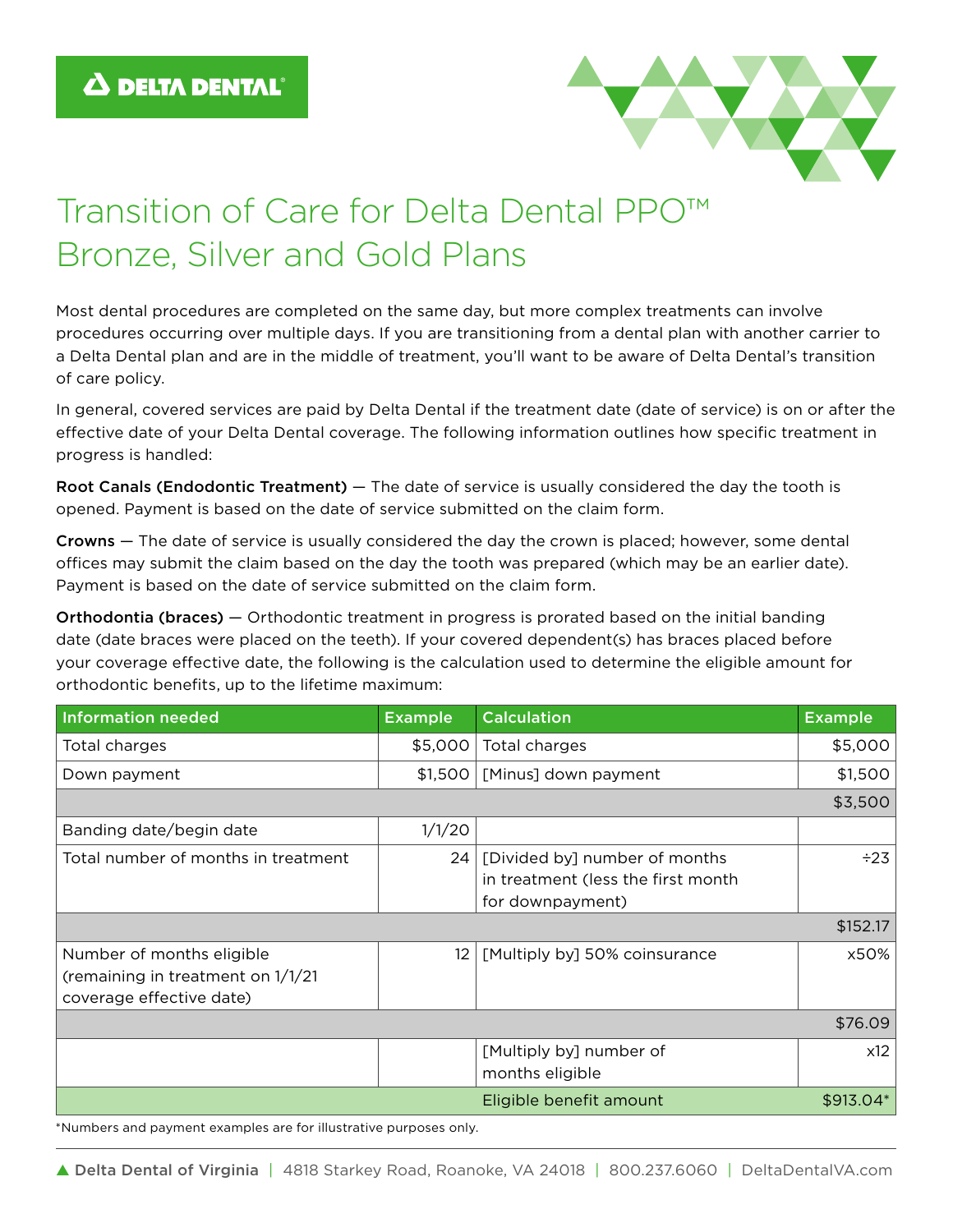

## Transition of Care for Delta Dental PPO™ Bronze, Silver and Gold Plans (cont.)

Orthodontic Lifetime Maximum — An orthodontic lifetime maximum is the most money a dental plan pays for orthodontic care for an enrollee for the life of the enrollee or the life of the plan. If you or your family member started orthodontia treatment prior to your effective date with Delta Dental, the claim payment will be prorated based on the remaining balance of the treatment plan when you become enrolled with Delta Dental.

As a reminder, the Silver plan covers child only orthodontia at 50% to \$1,500 lifetime maximum and the Gold plan covers orthodontia for adults and children at 50% to a \$2,000 lifetime maximum.

Submitting an Orthodontic Claim - In order to begin receiving orthodontic payments, your dental office should submit the original orthodontic treatment plan (claim form) including the total charges, initial banding date, down payment amount and total number of months of treatment. Claims should be sent to the address listed below.

Claim forms — Delta Dental accepts any standard claim format. Delta Dental dentists automatically submit claims on behalf of their patients. If you are visiting a dentist that does not participate with Delta Dental, the dentist will usually print a form for you outlining the treatment performed. You may also download a blank claim form by logging into the Delta Dental Member portal at DeltaDentalVA.com/members.

Claims should be sent to:

Delta Dental of Virginia 4818 Starkey Road Roanoke, VA 24018-8510

Customer Service — If you have questions regarding your Delta Dental Gold, Silver or Bronze plan, call Delta Dental of Virginia's Customer Service department at 877-447-5827 between the hours of 8:15 a.m. and 6 p.m. Eastern Time, Monday – Thursday, or 8:15 a.m. – 4:45 p.m., Friday or email us at CustomerService.Helpdesk@deltadentalva.com.